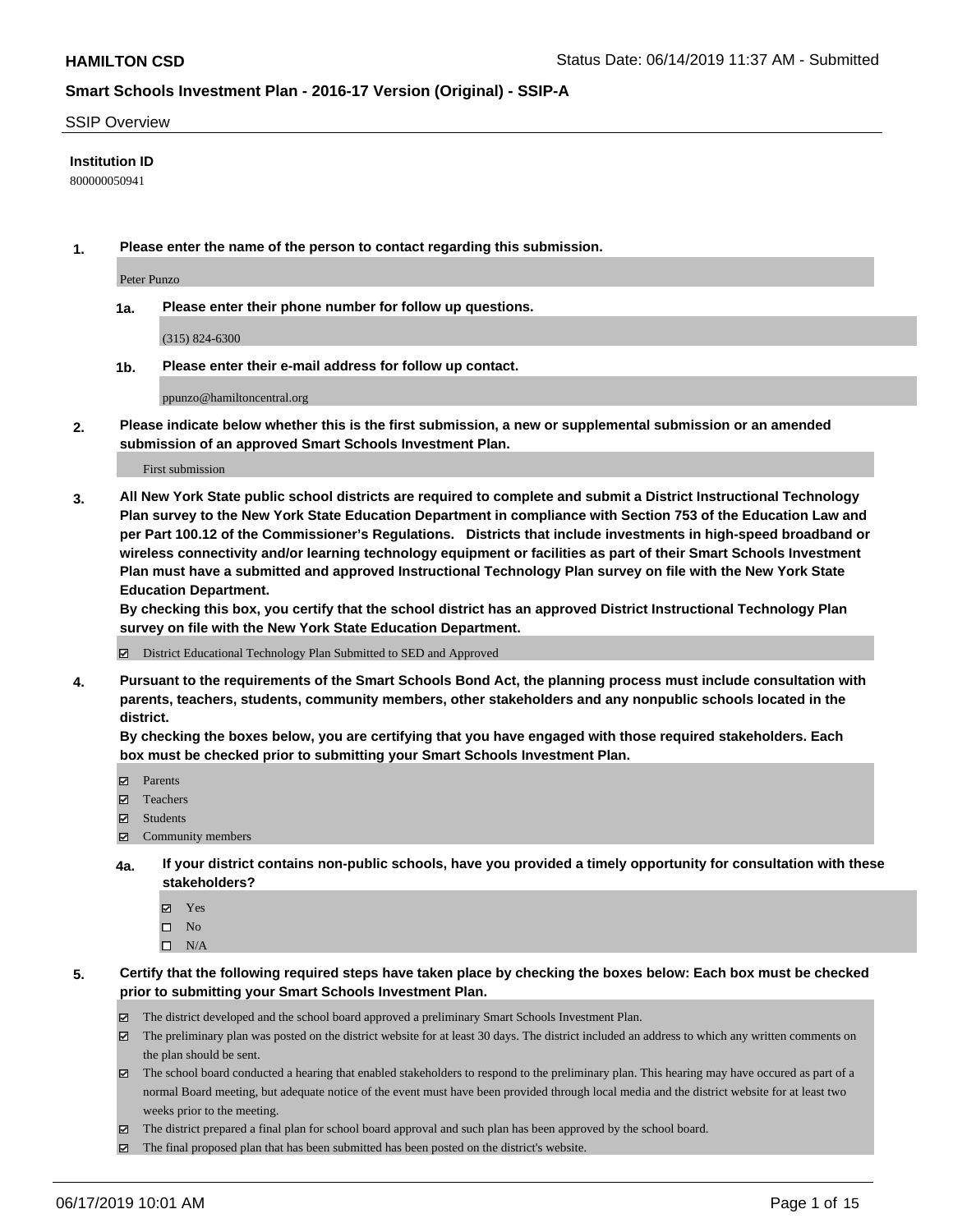SSIP Overview

**5a. Please upload the proposed Smart Schools Investment Plan (SSIP) that was posted on the district's website, along with any supporting materials. Note that this should be different than your recently submitted Educational Technology Survey. The Final SSIP, as approved by the School Board, should also be posted on the website and remain there during the course of the projects contained therein.**

Preliminary Smart Schools Investment Plan Upload.pdf

**5b. Enter the webpage address where the final Smart Schools Investment Plan is posted. The Plan should remain posted for the life of the included projects.**

https://www.hamiltoncentral.org/cms/lib/NY01947832/Centricity/Domain/64/Preliminary%20Smart%20Schools%20Investment%20Plan.pdf

**6. Please enter an estimate of the total number of students and staff that will benefit from this Smart Schools Investment Plan based on the cumulative projects submitted to date.**

572

**7. An LEA/School District may partner with one or more other LEA/School Districts to form a consortium to pool Smart Schools Bond Act funds for a project that meets all other Smart School Bond Act requirements. Each school district participating in the consortium will need to file an approved Smart Schools Investment Plan for the project and submit a signed Memorandum of Understanding that sets forth the details of the consortium including the roles of each respective district.**

 $\Box$  The district plans to participate in a consortium to partner with other school district(s) to implement a Smart Schools project.

**8. Please enter the name and 6-digit SED Code for each LEA/School District participating in the Consortium.**

| <b>Partner LEA/District</b> | <b>ISED BEDS Code</b> |
|-----------------------------|-----------------------|
| (No Response)               | (No Response)         |

#### **9. Please upload a signed Memorandum of Understanding with all of the participating Consortium partners.**

(No Response)

**10. Your district's Smart Schools Bond Act Allocation is:**

\$409,770

**11. Enter the budget sub-allocations by category that you are submitting for approval at this time. If you are not budgeting SSBA funds for a category, please enter 0 (zero.) If the value entered is \$0, you will not be required to complete that survey question.**

|                                       | Sub-<br><b>Allocations</b> |
|---------------------------------------|----------------------------|
| School Connectivity                   | $\overline{0}$             |
| Connectivity Projects for Communities | $\Omega$                   |
| <b>Classroom Technology</b>           | 218,106                    |
| Pre-Kindergarten Classrooms           | $\overline{0}$             |
| Replace Transportable Classrooms      |                            |
| High-Tech Security Features           | 0                          |
| Totals:                               | 218,106                    |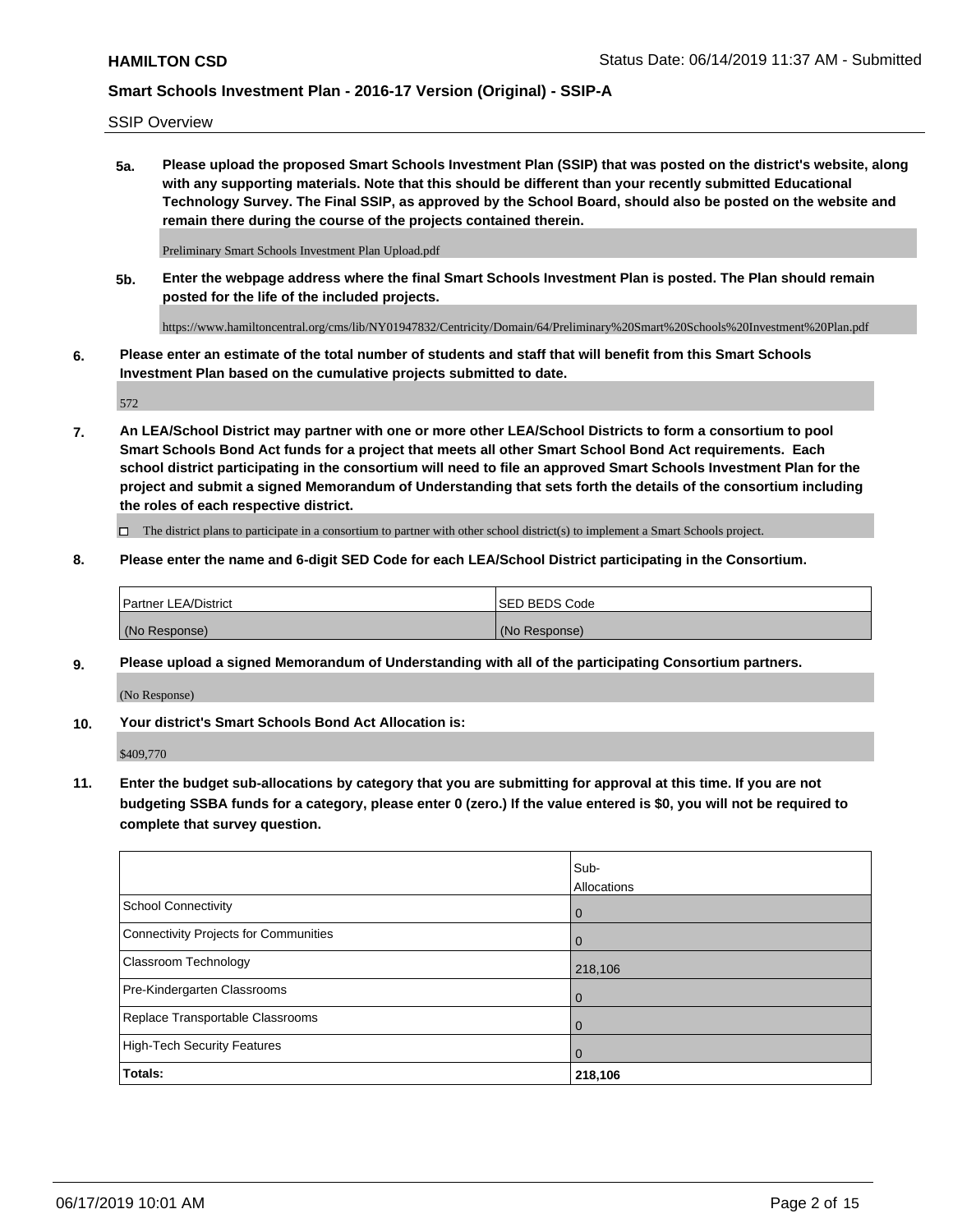School Connectivity

- **1. In order for students and faculty to receive the maximum benefit from the technology made available under the Smart Schools Bond Act, their school buildings must possess sufficient connectivity infrastructure to ensure that devices can be used during the school day. Smart Schools Investment Plans must demonstrate that:**
	- **• sufficient infrastructure that meets the Federal Communications Commission's 100 Mbps per 1,000 students standard currently exists in the buildings where new devices will be deployed, or**
	- **• is a planned use of a portion of Smart Schools Bond Act funds, or**
	- **• is under development through another funding source.**

**Smart Schools Bond Act funds used for technology infrastructure or classroom technology investments must increase the number of school buildings that meet or exceed the minimum speed standard of 100 Mbps per 1,000 students and staff within 12 months. This standard may be met on either a contracted 24/7 firm service or a "burstable" capability. If the standard is met under the burstable criteria, it must be:**

**1. Specifically codified in a service contract with a provider, and**

**2. Guaranteed to be available to all students and devices as needed, particularly during periods of high demand, such as computer-based testing (CBT) periods.**

**Please describe how your district already meets or is planning to meet this standard within 12 months of plan submission.**

(No Response)

**1a. If a district believes that it will be impossible to meet this standard within 12 months, it may apply for a waiver of this requirement, as described on the Smart Schools website. The waiver must be filed and approved by SED prior to submitting this survey.**

 $\Box$  By checking this box, you are certifying that the school district has an approved waiver of this requirement on file with the New York State Education Department.

#### **2. Connectivity Speed Calculator (Required)**

|                         | l Number of<br>Students | Multiply by<br>100 Kbps | Divide by 1000 Current Speed<br>to Convert to<br>Required<br>l Speed in Mb | lin Mb           | Expected<br>Speed to be<br>Attained Within   Required<br>12 Months | <b>Expected Date</b><br>When<br>Speed Will be<br>Met |
|-------------------------|-------------------------|-------------------------|----------------------------------------------------------------------------|------------------|--------------------------------------------------------------------|------------------------------------------------------|
| <b>Calculated Speed</b> | (No<br>Response)        | (No Response)           | (No<br>Response)                                                           | (No<br>Response) | (No<br>Response)                                                   | (No<br>Response)                                     |

**3. Describe how you intend to use Smart Schools Bond Act funds for high-speed broadband and/or wireless connectivity projects in school buildings.**

(No Response)

**4. Describe the linkage between the district's District Instructional Technology Plan and the proposed projects. (There should be a link between your response to this question and your response to Question 1 in Part E. Curriculum and Instruction "What are the district's plans to use digital connectivity and technology to improve teaching and learning?)**

(No Response)

**5. If the district wishes to have students and staff access the Internet from wireless devices within the school building, or in close proximity to it, it must first ensure that it has a robust Wi-Fi network in place that has sufficient bandwidth to meet user demand.**

**Please describe how you have quantified this demand and how you plan to meet this demand.**

(No Response)

**6. As indicated on Page 5 of the guidance, the Office of Facilities Planning will have to conduct a preliminary review**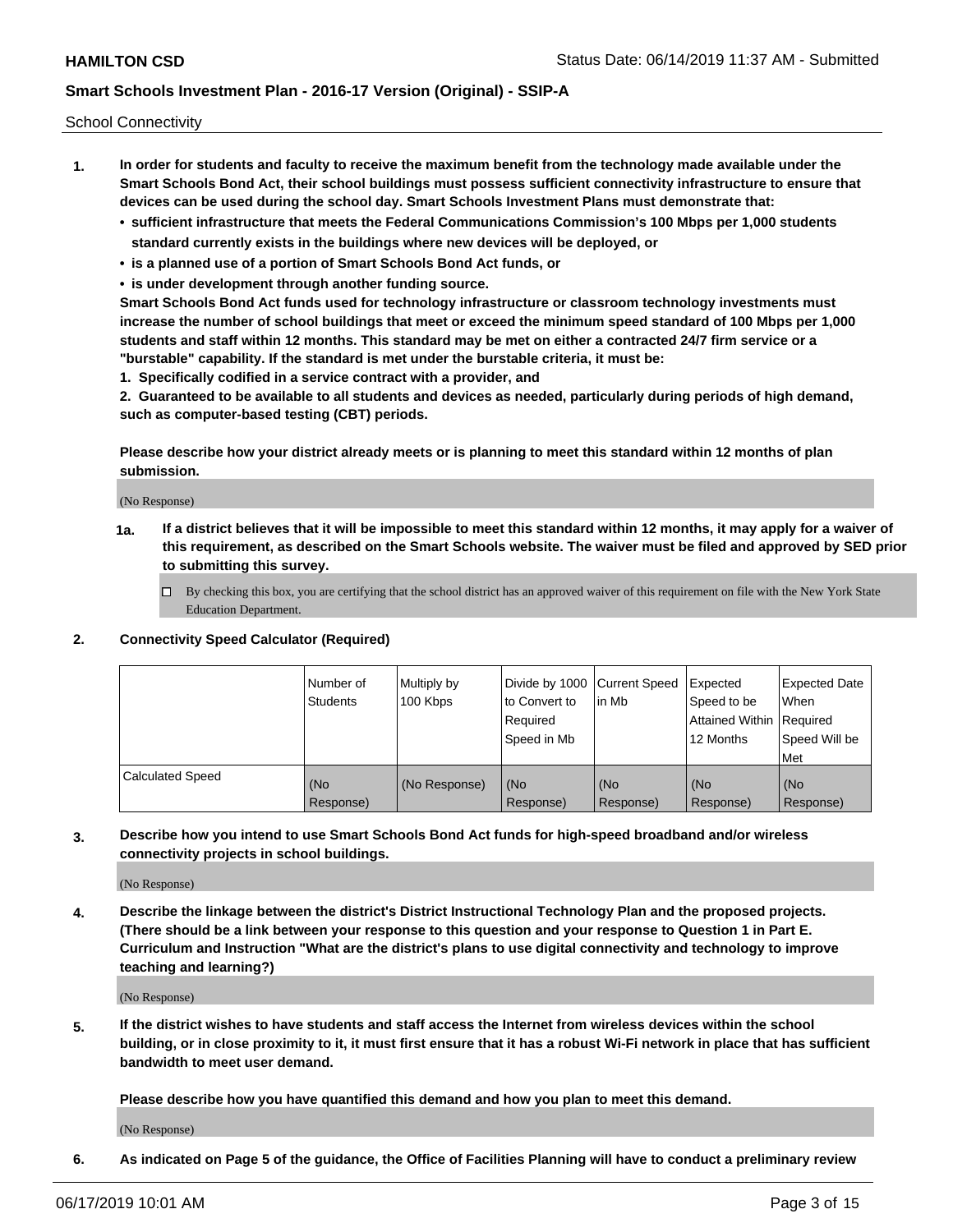School Connectivity

**of all capital projects, including connectivity projects.**

**Please indicate on a separate row each project number given to you by the Office of Facilities Planning.**

| Project Number |  |
|----------------|--|
|                |  |
| (No Response)  |  |
|                |  |

**7. Certain high-tech security and connectivity infrastructure projects may be eligible for an expedited review process as determined by the Office of Facilities Planning.**

**Was your project deemed eligible for streamlined review?**

(No Response)

**8. Include the name and license number of the architect or engineer of record.**

| Name          | License Number |
|---------------|----------------|
| (No Response) | (No Response)  |

**9. If you are submitting an allocation for School Connectivity complete this table. Note that the calculated Total at the bottom of the table must equal the Total allocation for this category that you entered in the SSIP Overview overall budget.** 

|                                            | Sub-          |
|--------------------------------------------|---------------|
|                                            | Allocation    |
| Network/Access Costs                       | (No Response) |
| Outside Plant Costs                        | (No Response) |
| School Internal Connections and Components | (No Response) |
| <b>Professional Services</b>               | (No Response) |
| Testing                                    | (No Response) |
| <b>Other Upfront Costs</b>                 | (No Response) |
| <b>Other Costs</b>                         | (No Response) |
| Totals:                                    | 0             |

**10. Please detail the type, quantity, per unit cost and total cost of the eligible items under each sub-category. This is especially important for any expenditures listed under the "Other" category. All expenditures must be eligible for tax-exempt financing to be reimbursed through the SSBA. Sufficient detail must be provided so that we can verify this is the case. If you have any questions, please contact us directly through smartschools@nysed.gov. NOTE: Wireless Access Points should be included in this category, not under Classroom Educational Technology, except those that will be loaned/purchased for nonpublic schools.**

| Select the allowable expenditure | Item to be purchased | Quantity      | <b>Cost per Item</b> | <b>Total Cost</b> |
|----------------------------------|----------------------|---------------|----------------------|-------------------|
| type.                            |                      |               |                      |                   |
| Repeat to add another item under |                      |               |                      |                   |
| each type.                       |                      |               |                      |                   |
| (No Response)                    | (No Response)        | (No Response) | (No Response)        | (No Response)     |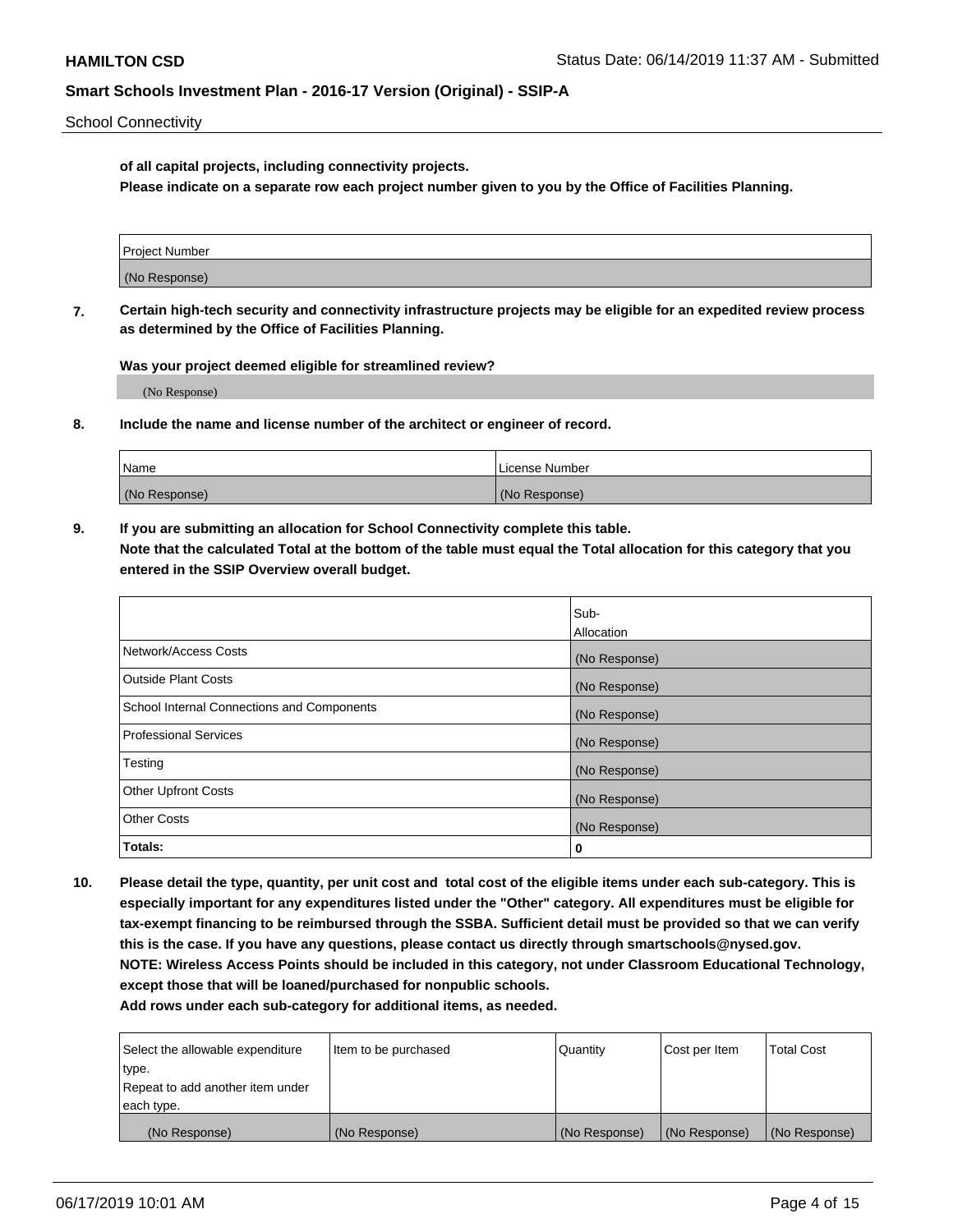Community Connectivity (Broadband and Wireless)

**1. Describe how you intend to use Smart Schools Bond Act funds for high-speed broadband and/or wireless connectivity projects in the community.**

(No Response)

**2. Please describe how the proposed project(s) will promote student achievement and increase student and/or staff access to the Internet in a manner that enhances student learning and/or instruction outside of the school day and/or school building.**

(No Response)

**3. Community connectivity projects must comply with all the necessary local building codes and regulations (building and related permits are not required prior to plan submission).**

 $\Box$  I certify that we will comply with all the necessary local building codes and regulations.

**4. Please describe the physical location of the proposed investment.**

(No Response)

**5. Please provide the initial list of partners participating in the Community Connectivity Broadband Project, along with their Federal Tax Identification (Employer Identification) number.**

| <b>Project Partners</b> | Federal ID#   |
|-------------------------|---------------|
| (No Response)           | (No Response) |

**6. If you are submitting an allocation for Community Connectivity, complete this table.**

**Note that the calculated Total at the bottom of the table must equal the Total allocation for this category that you entered in the SSIP Overview overall budget.**

|                             | Sub-Allocation |
|-----------------------------|----------------|
| Network/Access Costs        | (No Response)  |
| <b>Outside Plant Costs</b>  | (No Response)  |
| <b>Tower Costs</b>          | (No Response)  |
| Customer Premises Equipment | (No Response)  |
| Professional Services       | (No Response)  |
| Testing                     | (No Response)  |
| <b>Other Upfront Costs</b>  | (No Response)  |
| <b>Other Costs</b>          | (No Response)  |
| Totals:                     | 0              |

**7. Please detail the type, quantity, per unit cost and total cost of the eligible items under each sub-category. This is especially important for any expenditures listed under the "Other" category. All expenditures must be capital-bond eligible to be reimbursed through the SSBA. If you have any questions, please contact us directly through smartschools@nysed.gov.**

| Select the allowable expenditure | Item to be purchased | Quantity      | Cost per Item | <b>Total Cost</b> |
|----------------------------------|----------------------|---------------|---------------|-------------------|
| type.                            |                      |               |               |                   |
| Repeat to add another item under |                      |               |               |                   |
| each type.                       |                      |               |               |                   |
| (No Response)                    | (No Response)        | (No Response) | (No Response) | (No Response)     |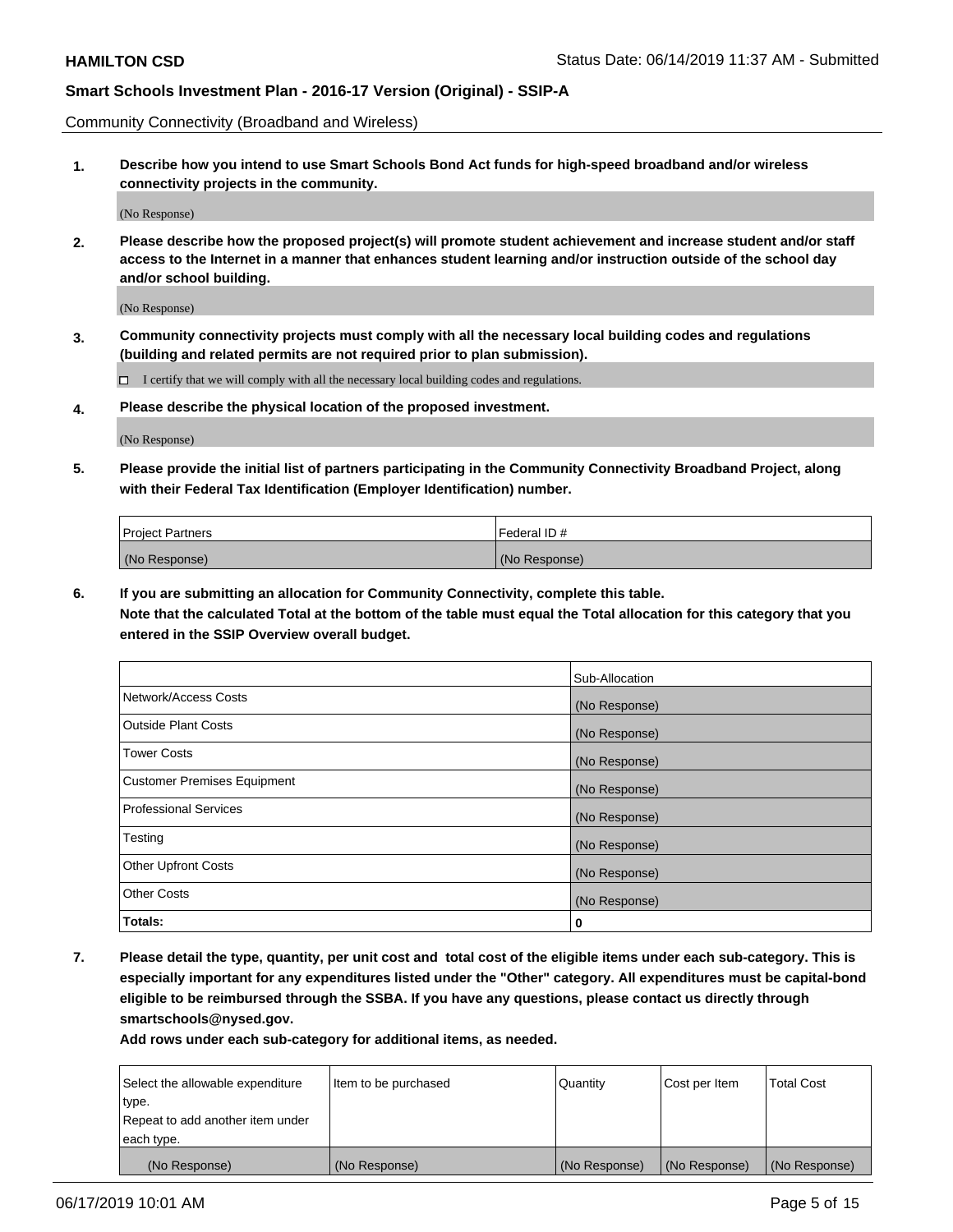#### Classroom Learning Technology

**1. In order for students and faculty to receive the maximum benefit from the technology made available under the Smart Schools Bond Act, their school buildings must possess sufficient connectivity infrastructure to ensure that devices can be used during the school day. Smart Schools Investment Plans must demonstrate that sufficient infrastructure that meets the Federal Communications Commission's 100 Mbps per 1,000 students standard currently exists in the buildings where new devices will be deployed, or is a planned use of a portion of Smart Schools Bond Act funds, or is under development through another funding source. Smart Schools Bond Act funds used for technology infrastructure or classroom technology investments must increase the number of school buildings that meet or exceed the minimum speed standard of 100 Mbps per 1,000**

**students and staff within 12 months. This standard may be met on either a contracted 24/7 firm service or a "burstable" capability. If the standard is met under the burstable criteria, it must be:**

**1. Specifically codified in a service contract with a provider, and**

**2. Guaranteed to be available to all students and devices as needed, particularly during periods of high demand, such as computer-based testing (CBT) periods.**

**Please describe how your district already meets or is planning to meet this standard within 12 months of plan submission.**

**In February 2018 the district finished a major infrastructure upgrade project in cooperation with the MORIC. This project updated the District's switches and installed a fiber backbone to ensure this requirement is met. Specifically &**

- *1. New 50um and 9um Fiber backbone to all infrastructure switches District wide. This will support 1Gbps, 10Gbps, and higher over SMF.*
- *2. Upgrade of 2 new Cisco WS-C3850SX-S 12SFP Redundant Series Core switches to support 1Gb and 10Gb links for all switching infrastructure.*
- *3. Upgrading to Cisco 2960X-48FPD-L POE switches to support 1Gb to all Desktops and Access Points district wide.*
- **1a. If a district believes that it will be impossible to meet this standard within 12 months, it may apply for a waiver of this requirement, as described on the Smart Schools website. The waiver must be filed and approved by SED prior to submitting this survey.**
	- By checking this box, you are certifying that the school district has an approved waiver of this requirement on file with the New York State Education Department.

#### **2. Connectivity Speed Calculator (Required)**

|                         | l Number of<br><b>Students</b> | Multiply by<br>100 Kbps | to Convert to<br>Required<br>Speed in Mb | Divide by 1000 Current Speed Expected<br>lin Mb | Speed to be<br>Attained Within Required<br>12 Months | Expected Date<br>When<br>Speed Will be |
|-------------------------|--------------------------------|-------------------------|------------------------------------------|-------------------------------------------------|------------------------------------------------------|----------------------------------------|
|                         |                                |                         |                                          |                                                 |                                                      | Met                                    |
| <b>Calculated Speed</b> | 573                            | 57,300                  | 57.3                                     | 100                                             | 100                                                  | met                                    |

**3. If the district wishes to have students and staff access the Internet from wireless devices within the school building, or in close proximity to it, it must first ensure that it has a robust Wi-Fi network in place that has sufficient bandwidth to meet user demand.**

**Please describe how you have quantified this demand and how you plan to meet this demand.**

*Hamilton has upgraded all APs on campus to new Cisco 2800s series 802.11ac wave 2 Access Points to support wireless connections up to 1 Gbps. Additional 1 MB access points have been added.*

**4. All New York State public school districts are required to complete and submit an Instructional Technology Plan survey to the New York State Education Department in compliance with Section 753 of the Education Law and per Part 100.12 of the Commissioner's Regulations.**

**Districts that include educational technology purchases as part of their Smart Schools Investment Plan must have a submitted and approved Instructional Technology Plan survey on file with the New York State Education Department.**

By checking this box, you are certifying that the school district has an approved Instructional Technology Plan survey on file with the New York State Education Department.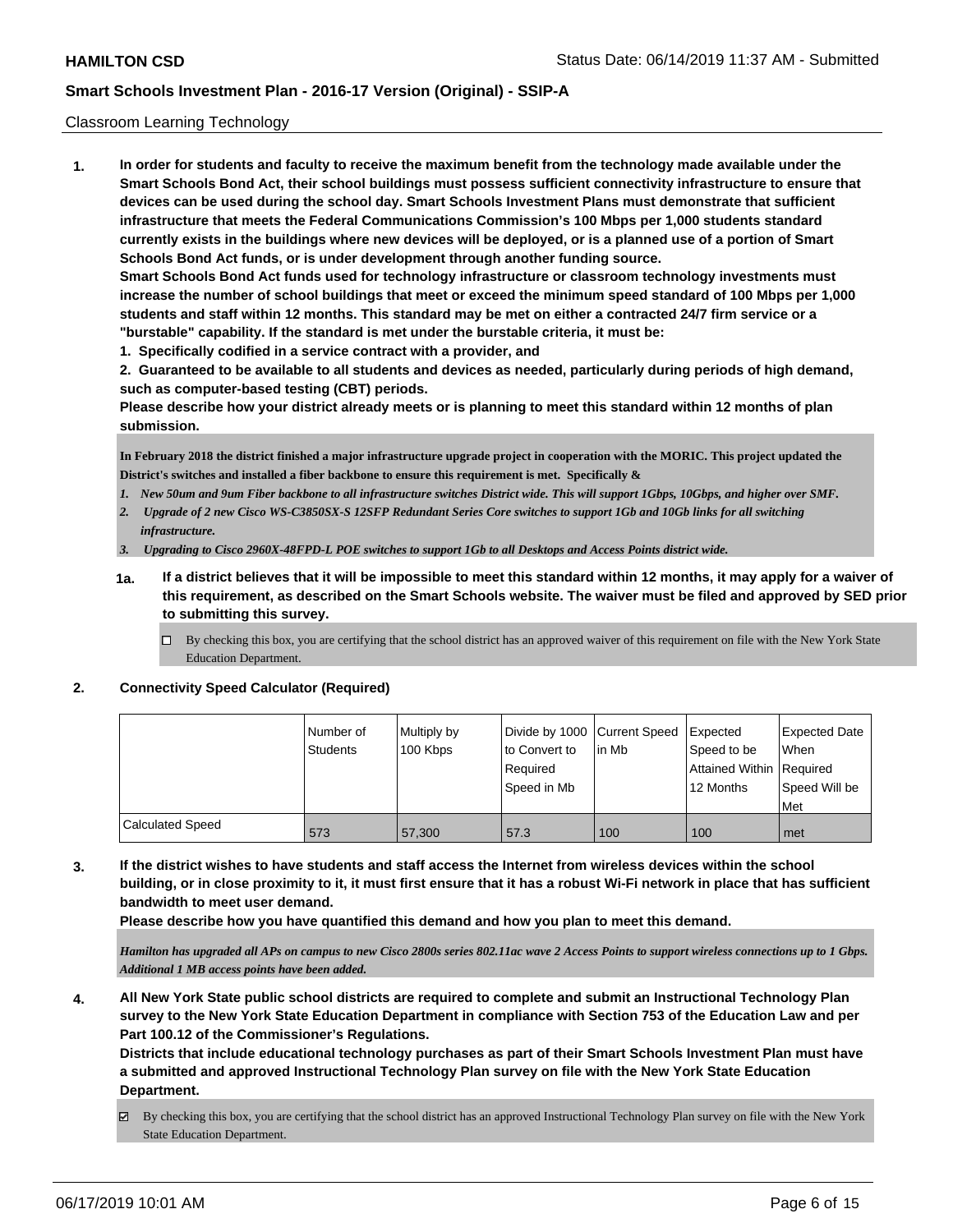#### Classroom Learning Technology

**5. Describe the devices you intend to purchase and their compatibility with existing or planned platforms or systems. Specifically address the adequacy of each facility's electrical, HVAC and other infrastructure necessary to install and support the operation of the planned technology.**

Hamilton CSD is a multi-platform district, with devices using all of the major operating systems. Many of the computing devices have attained end of life status and must be replaced with current technology. Our need is for cross-platform compatibility with printers and the network; most of our applications are web-based.

The technology purchased will include MacBook Pros for staff and ChromeBooks or iPads for students. The ChromeBooks will be for students in grades 9 - 12, as well as replacements for students in grades 4-8. The iPads are for the students in grades Pre-K through 3rd grade. Also, the district uses Smart Boards as well as interactive touch-screen panels. ALL devices will be reviewed to ensure compatibility with the network.

#### **6. Describe how the proposed technology purchases will:**

- **> enhance differentiated instruction;**
- **> expand student learning inside and outside the classroom;**
- **> benefit students with disabilities and English language learners; and**
- **> contribute to the reduction of other learning gaps that have been identified within the district.**

**The expectation is that districts will place a priority on addressing the needs of students who struggle to succeed in a rigorous curriculum. Responses in this section should specifically address this concern and align with the district's Instructional Technology Plan (in particular Question 2 of E. Curriculum and Instruction: "Does the district's instructional technology plan address the needs of students with disabilities to ensure equitable access to instruction, materials and assessments?" and Question 3 of the same section: "Does the district's instructional technology plan address the provision of assistive technology specifically for students with disabilities to ensure access to and participation in the general curriculum?"**

**All students in pre-K through 8th grade have an Internet connected device. Students in grades Pre-K - work with iPads, while those in grades 4 - 8 use ChromeBooks. Students in 9th - 12th are provided with the appropriate device to meet the needs and goals of the IEP. For most, this is a ChromeBook, but there are a few students whose IEP requires an iPad.**

**Students who require text read and speech converted to text due to language deficiencies benefit immediately with the use of technology. This helps ELL students as well.** 

**Students on homebound instruction are able to skype into classrooms. Students on field trips collect video and audio artifacts to incorporate into classroom projects.**

**Students with communication difficulties have a voice via their iPads (using ProLoQuo software).**

**Students with disabilities benefit as technology becomes their voice, their pen, and a vehicle through which they can participate in and progress through the general education curricula.**

**7. Where appropriate, describe how the proposed technology purchases will enhance ongoing communication with parents and other stakeholders and help the district facilitate technology-based regional partnerships, including distance learning and other efforts.**

**Hamilton CSD has a very robust web-site that is maintained with current information for the community, including videos of Board of Education, the Superintendents blog, and Strategic Planning Committee meetings (https://www.hamiltoncentral.org/). One focus of the strategic plan is to enhance communication with the community, but intends the use existing technology to do so. Hardware needs within the district are the priority as many devices used by teachers are past their end of life designation. More than 75% of teachers are using computers that are 8 - 10 years old. This has a negative effect on our ability to use technology to enhance instruction. Contributions from Colgate University students earning community involvement credit assist in keeping the website current In addition, students from Colgate provide tutoring services to many of or students and the online capabilities help the tutors and their students maintain contact.**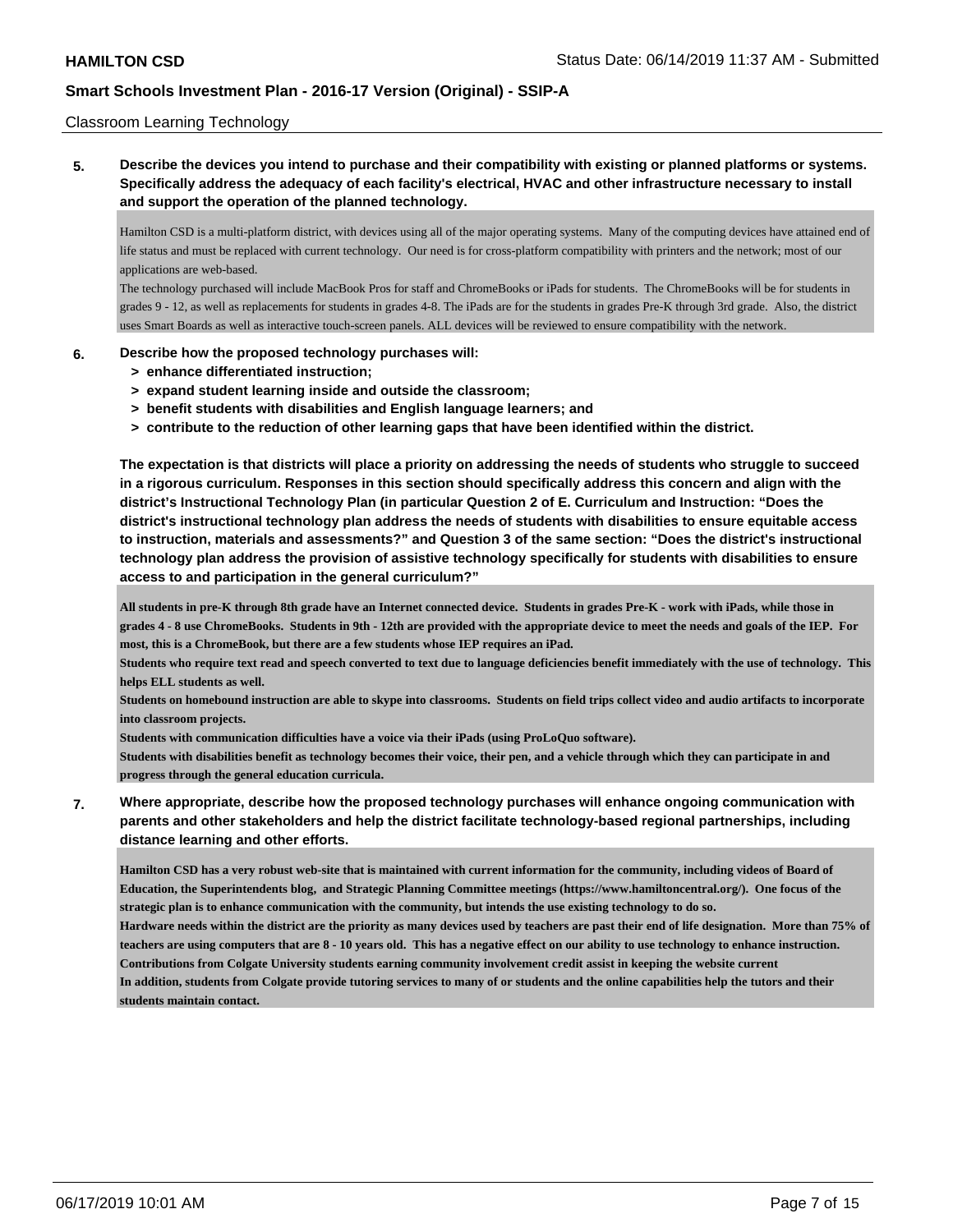#### Classroom Learning Technology

**8. Describe the district's plan to provide professional development to ensure that administrators, teachers and staff can employ the technology purchased to enhance instruction successfully.**

**Note: This response should be aligned and expanded upon in accordance with your district's response to Question 1 of F. Professional Development of your Instructional Technology Plan: "Please provide a summary of professional development offered to teachers and staff, for the time period covered by this plan, to support technology to enhance teaching and learning. Please include topics, audience and method of delivery within your summary."**

**All teachers and principals are afforded the opportunity to attend after school sessions for on-going PD in technology integration. We also encourage our staff to use the Mohawk RIC's Model Schools catalog of technology offerings. Fall 2018:**

- **1. Continue to create and utilize formative assessments**
- **2. Continue to develop strategies to better use data collected from assessments for decision making (DDI)**
- **3. Refine and grow our use of Schoology and SchoolTool to help monitor student progress and keep all stakeholders informed.**
- **4. Introduce Instructional Design concepts to faculty to better incorporate technology into their lessons.**

#### **Spring 2019:**

- **1. Understand how to better use mobile technology to engage all students**
- **2. Continue creation of online assessments**

**2019-2020 school year:**

- **1. Continue to move develop and move toward a digital curriculum**
- **2. Offer technology PD delivered in small group sessions by the Director of Technology or teacher leaders with expertise in the area.**
- **3. Avail ourselves of the myriad opportunities offered by MORIC and made available to the HCS faculty and staff.**
- **9. Districts must contact the SUNY/CUNY teacher preparation program that supplies the largest number of the district's new teachers to request advice on innovative uses and best practices at the intersection of pedagogy and educational technology.**
	- By checking this box, you certify that you have contacted the SUNY/CUNY teacher preparation program that supplies the largest number of your new teachers to request advice on these issues.
	- **9a. Please enter the name of the SUNY or CUNY Institution that you contacted.**

SUNY Cortland

**9b. Enter the primary Institution phone number.**

607-753-5431

**9c. Enter the name of the contact person with whom you consulted and/or will be collaborating with on innovative uses of technology and best practices.**

Andrea Lachance, Dean

**10. A district whose Smart Schools Investment Plan proposes the purchase of technology devices and other hardware must account for nonpublic schools in the district.**

#### **Are there nonpublic schools within your school district?**

Yes

 $\square$  No

**10a. Describe your plan to loan purchased hardware to nonpublic schools within your district. The plan should use your district's nonpublic per-student loan amount calculated below, within the framework of the guidance. Please enter the date by which nonpublic schools must request classroom technology items. Also, specify in your response the devices that the nonpublic schools have requested, as well as in the in the Budget and the Expenditure Table at the end of the page.**

**The allocation for the non-public school will be used by the district to purchase ChromeBooks, which will in turn be loaned to the New Life Christian School. These devices will remain as part of the Hamilton CSD inventory. The date that New Life Christian School is required to request use of devices is August 1st annually. New Life Christian School has requested Chromebooks.**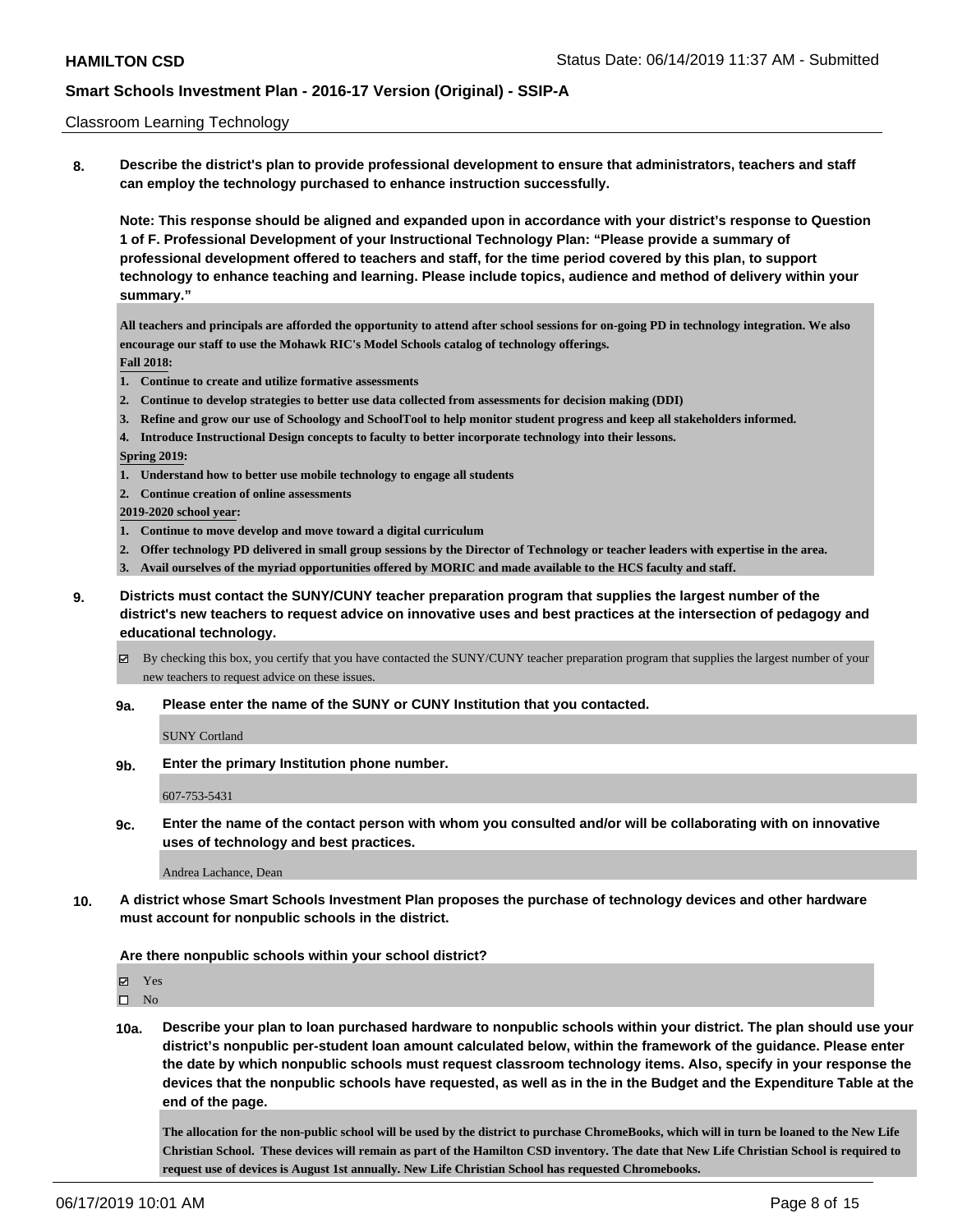Classroom Learning Technology

**10b. A final Smart Schools Investment Plan cannot be approved until school authorities have adopted regulations specifying the date by which requests from nonpublic schools for the purchase and loan of Smart Schools Bond Act classroom technology must be received by the district.**

By checking this box, you certify that you have such a plan and associated regulations in place that have been made public.

**11. Nonpublic Classroom Technology Loan Calculator**

**The Smart Schools Bond Act provides that any Classroom Learning Technology purchases made using Smart Schools funds shall be lent, upon request, to nonpublic schools in the district. However, no school district shall be required to loan technology in amounts greater than the total obtained and spent on technology pursuant to the Smart Schools Bond Act and the value of such loan may not exceed the total of \$250 multiplied by the nonpublic school enrollment in the base year at the time of enactment.**

#### **See:**

**http://www.p12.nysed.gov/mgtserv/smart\_schools/docs/Smart\_Schools\_Bond\_Act\_Guidance\_04.27.15\_Final.pdf.**

|                                       | 1. Classroom<br>Technology<br>Sub-allocation | l 2. Public<br>l Enrollment<br>$(2014 - 15)$ | l 3. Nonpublic<br>Enrollment<br>$(2014-15)$ | l 4. Sum of<br>Public and<br>l Nonpublic<br>Enrollment | 15. Total Per<br>Pupil Sub-<br>allocation | l 6. Total<br>  Nonpublic Loan  <br>Amount |
|---------------------------------------|----------------------------------------------|----------------------------------------------|---------------------------------------------|--------------------------------------------------------|-------------------------------------------|--------------------------------------------|
| Calculated Nonpublic Loan<br>l Amount | 218,106                                      | 536                                          | 63                                          | 599                                                    | 250                                       | 15.750                                     |

**12. To ensure the sustainability of technology purchases made with Smart Schools funds, districts must demonstrate a long-term plan to maintain and replace technology purchases supported by Smart Schools Bond Act funds. This sustainability plan shall demonstrate a district's capacity to support recurring costs of use that are ineligible for Smart Schools Bond Act funding such as device maintenance, technical support, Internet and wireless fees, maintenance of hotspots, staff professional development, building maintenance and the replacement of incidental items. Further, such a sustainability plan shall include a long-term plan for the replacement of purchased devices and equipment at the end of their useful life with other funding sources.**

 $\boxtimes$  By checking this box, you certify that the district has a sustainability plan as described above.

**13. Districts must ensure that devices purchased with Smart Schools Bond funds will be distributed, prepared for use, maintained and supported appropriately. Districts must maintain detailed device inventories in accordance with generally accepted accounting principles.**

By checking this box, you certify that the district has a distribution and inventory management plan and system in place.

**14. If you are submitting an allocation for Classroom Learning Technology complete this table. Note that the calculated Total at the bottom of the table must equal the Total allocation for this category that you entered in the SSIP Overview overall budget.**

|                         | Sub-Allocation |
|-------------------------|----------------|
| Interactive Whiteboards | 59,985         |
| Computer Servers        | l 0            |
| Desktop Computers       | l 0            |
| <b>Laptop Computers</b> | 117,636        |
| <b>Tablet Computers</b> | 23,030         |
| <b>Other Costs</b>      | 17,455         |
| Totals:                 | 218,106        |

**15. Please detail the type, quantity, per unit cost and total cost of the eligible items under each sub-category. This is especially important for any expenditures listed under the "Other" category. All expenditures must be capital-bond eligible to be reimbursed through the SSBA. If you have any questions, please contact us directly through**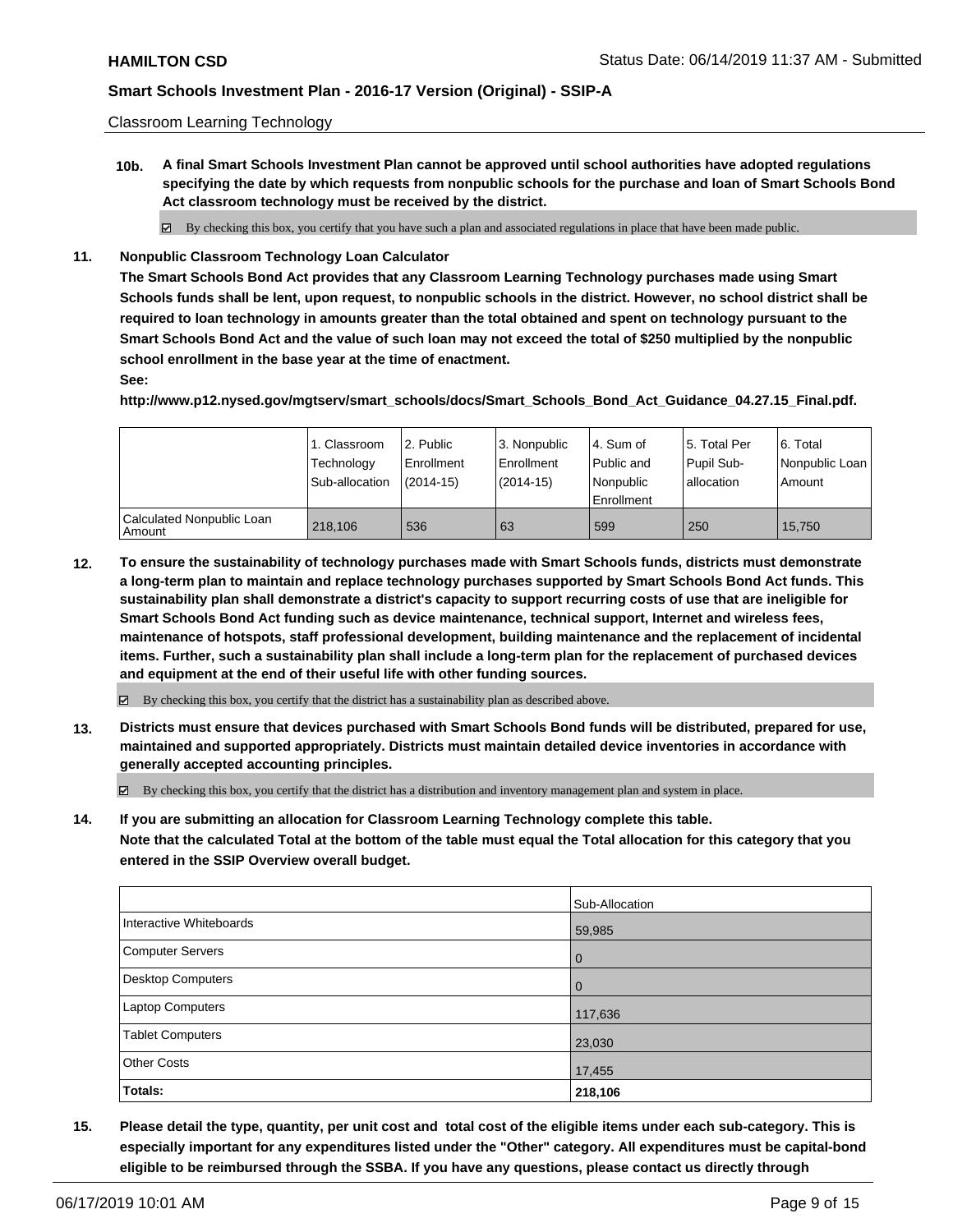Classroom Learning Technology

### **smartschools@nysed.gov.**

**Please specify in the "Item to be Purchased" field which specific expenditures and items are planned to meet the district's nonpublic loan requirement, if applicable.**

**NOTE: Wireless Access Points that will be loaned/purchased for nonpublic schools should ONLY be included in this category, not under School Connectivity, where public school districts would list them.**

| Select the allowable expenditure | Item to be Purchased                                                                               | Quantity       | Cost per Item | <b>Total Cost</b> |
|----------------------------------|----------------------------------------------------------------------------------------------------|----------------|---------------|-------------------|
| type.                            |                                                                                                    |                |               |                   |
| Repeat to add another item under |                                                                                                    |                |               |                   |
| each type.                       |                                                                                                    |                |               |                   |
| <b>Laptop Computers</b>          | Chromebook Public                                                                                  | 63             | 300           | 18,900            |
| <b>Other Costs</b>               | <b>ChromeBook Carts</b>                                                                            | $\overline{7}$ | 2,143         | 15,001            |
| Interactive Whiteboards          | SPNL-6265-V2 SMART Board 6065<br>interactive flat panel with iQ and<br><b>SMART Learning Suite</b> | 15             | 3,999         | 59,985            |
| <b>Laptop Computers</b>          | <b>Chromebook Non-Public</b>                                                                       | 52             | 300           | 15,600            |
| <b>Laptop Computers</b>          | Macbook Pro 13 inch                                                                                | 64             | 1,299         | 83,136            |
| <b>Other Costs</b>               | Laptop Case                                                                                        | 64             | 36            | 2,304             |
| <b>Tablet Computers</b>          | iPad Wi-Fi 32gb                                                                                    | 70             | 329           | 23,030            |
| <b>Other Costs</b>               | Undetermined Nonpublic Loans                                                                       |                | 150           | 150               |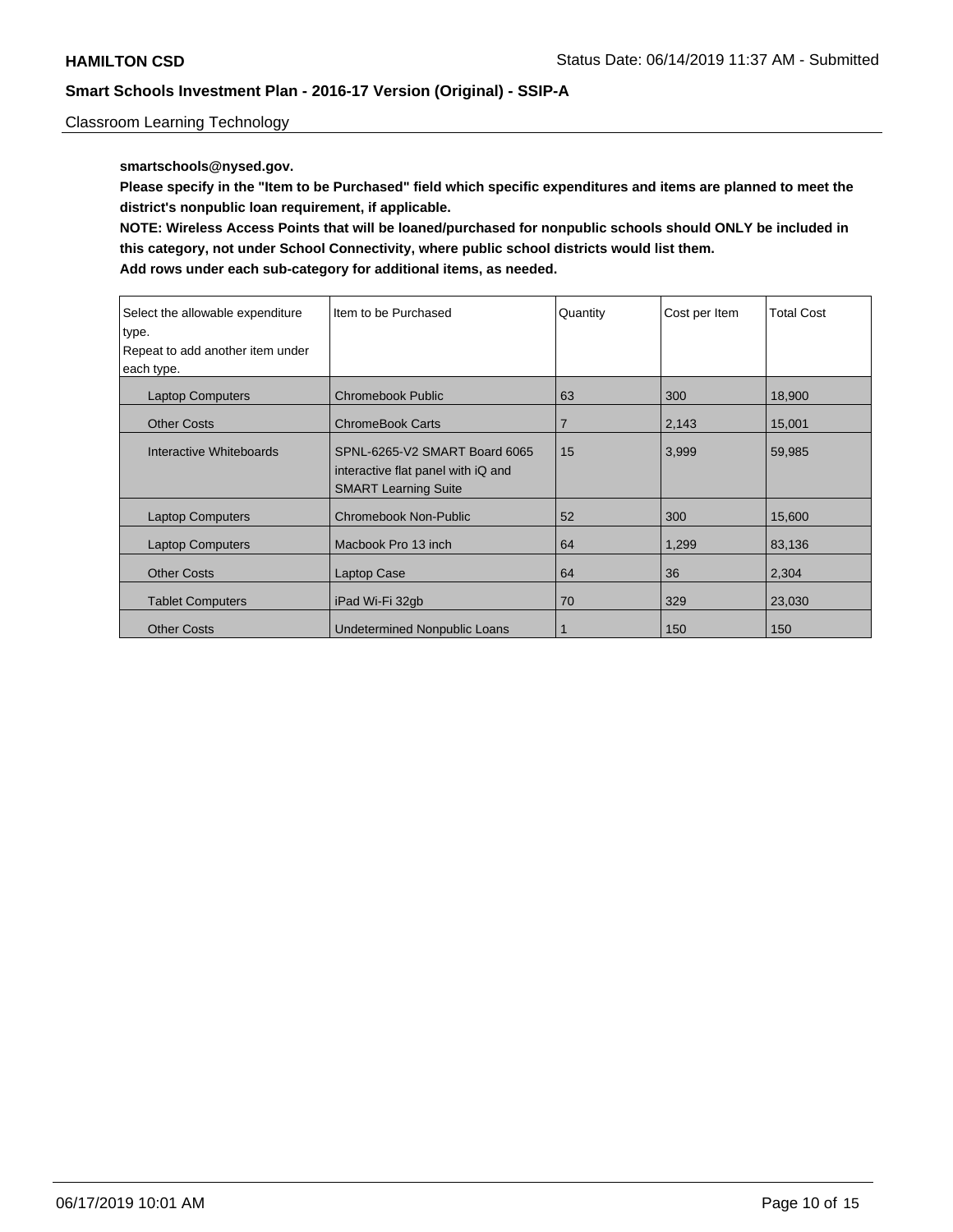#### Pre-Kindergarten Classrooms

**1. Provide information regarding how and where the district is currently serving pre-kindergarten students and justify the need for additional space with enrollment projections over 3 years.**

(No Response)

- **2. Describe the district's plan to construct, enhance or modernize education facilities to accommodate prekindergarten programs. Such plans must include:**
	- **Specific descriptions of what the district intends to do to each space;**
	- **An affirmation that pre-kindergarten classrooms will contain a minimum of 900 square feet per classroom;**
	- **The number of classrooms involved;**
	- **The approximate construction costs per classroom; and**
	- **Confirmation that the space is district-owned or has a long-term lease that exceeds the probable useful life of the improvements.**

(No Response)

**3. Smart Schools Bond Act funds may only be used for capital construction costs. Describe the type and amount of additional funds that will be required to support ineligible ongoing costs (e.g. instruction, supplies) associated with any additional pre-kindergarten classrooms that the district plans to add.**

(No Response)

**4. All plans and specifications for the erection, repair, enlargement or remodeling of school buildings in any public school district in the State must be reviewed and approved by the Commissioner. Districts that plan capital projects using their Smart Schools Bond Act funds will undergo a Preliminary Review Process by the Office of Facilities Planning.**

**Please indicate on a separate row each project number given to you by the Office of Facilities Planning.**

| Project Number |  |
|----------------|--|
| (No Response)  |  |
|                |  |

**5. If you have made an allocation for Pre-Kindergarten Classrooms, complete this table.**

**Note that the calculated Total at the bottom of the table must equal the Total allocation for this category that you entered in the SSIP Overview overall budget.**

|                                          | Sub-Allocation |
|------------------------------------------|----------------|
| Construct Pre-K Classrooms               | (No Response)  |
| Enhance/Modernize Educational Facilities | (No Response)  |
| <b>Other Costs</b>                       | (No Response)  |
| Totals:                                  | 0              |

**6. Please detail the type, quantity, per unit cost and total cost of the eligible items under each sub-category. This is especially important for any expenditures listed under the "Other" category. All expenditures must be capital-bond eligible to be reimbursed through the SSBA. If you have any questions, please contact us directly through smartschools@nysed.gov.**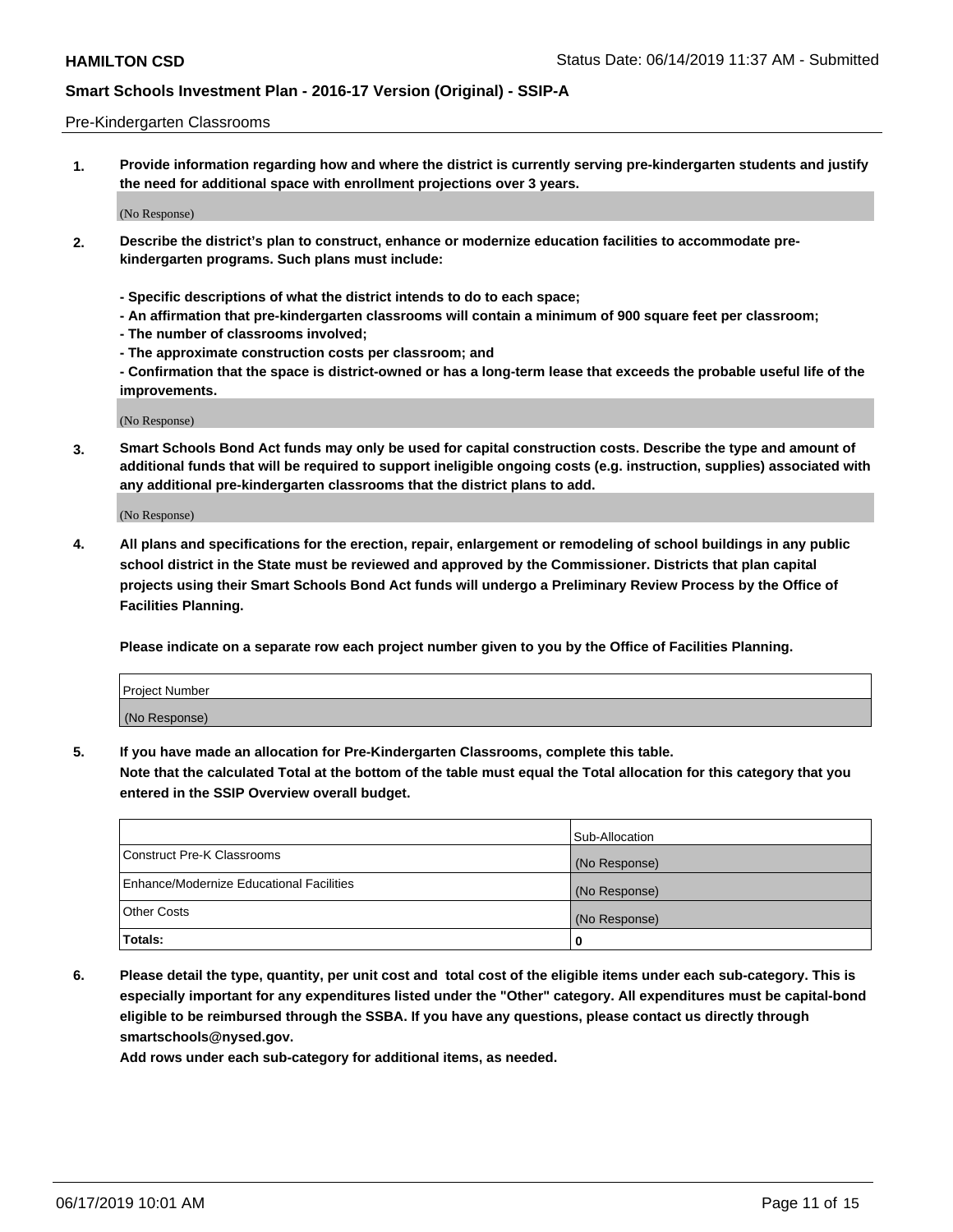Pre-Kindergarten Classrooms

| Select the allowable expenditure | Item to be purchased | Quantity      | Cost per Item | <b>Total Cost</b> |
|----------------------------------|----------------------|---------------|---------------|-------------------|
| type.                            |                      |               |               |                   |
| Repeat to add another item under |                      |               |               |                   |
| each type.                       |                      |               |               |                   |
| (No Response)                    | (No Response)        | (No Response) | (No Response) | (No Response)     |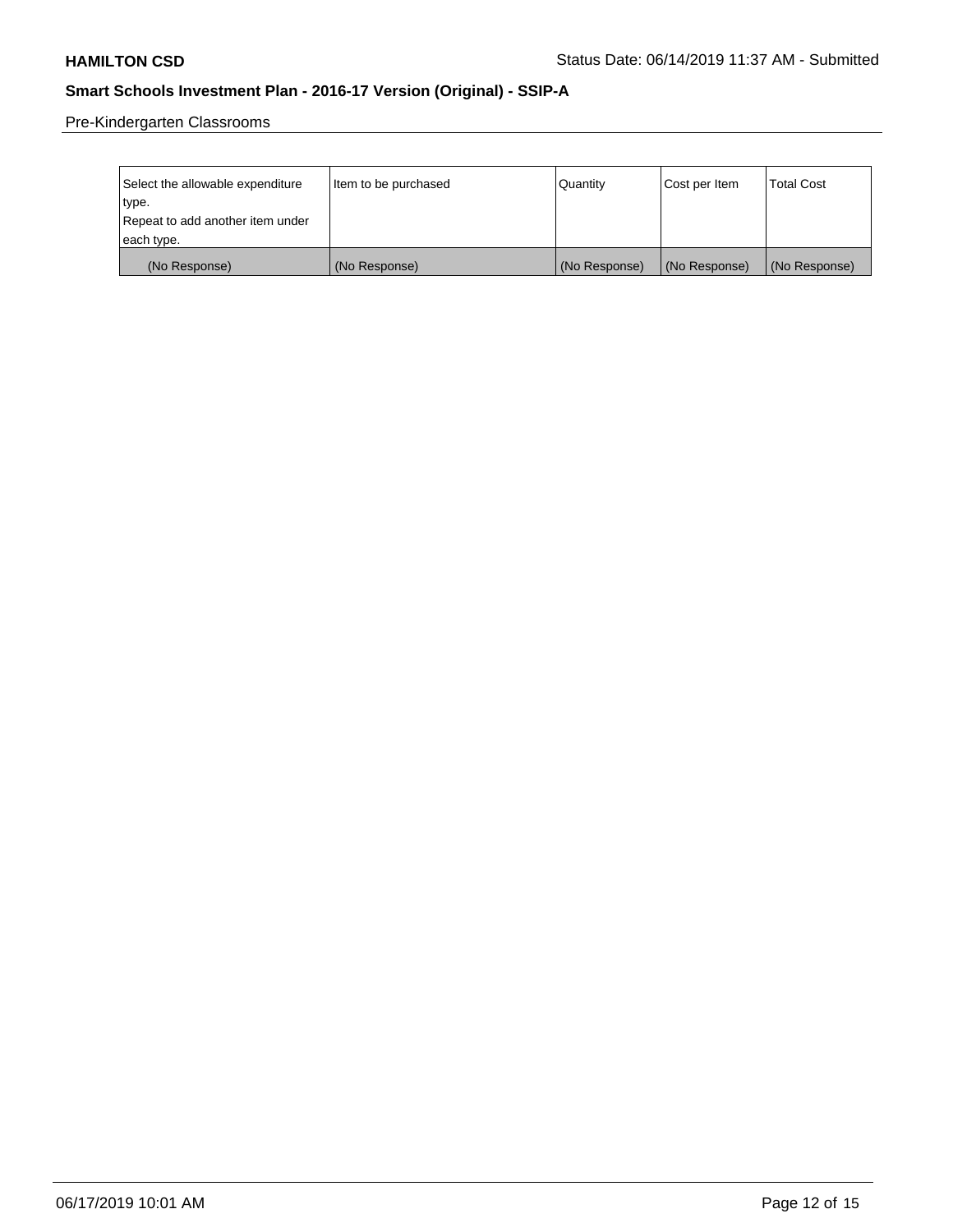Replace Transportable Classrooms

**1. Describe the district's plan to construct, enhance or modernize education facilities to provide high-quality instructional space by replacing transportable classrooms.**

(No Response)

**2. All plans and specifications for the erection, repair, enlargement or remodeling of school buildings in any public school district in the State must be reviewed and approved by the Commissioner. Districts that plan capital projects using their Smart Schools Bond Act funds will undergo a Preliminary Review Process by the Office of Facilities Planning.**

**Please indicate on a separate row each project number given to you by the Office of Facilities Planning.**

| Project Number |  |
|----------------|--|
|                |  |
|                |  |
|                |  |
|                |  |
| (No Response)  |  |
|                |  |
|                |  |
|                |  |

**3. For large projects that seek to blend Smart Schools Bond Act dollars with other funds, please note that Smart Schools Bond Act funds can be allocated on a pro rata basis depending on the number of new classrooms built that directly replace transportable classroom units.**

**If a district seeks to blend Smart Schools Bond Act dollars with other funds describe below what other funds are being used and what portion of the money will be Smart Schools Bond Act funds.**

(No Response)

**4. If you have made an allocation for Replace Transportable Classrooms, complete this table. Note that the calculated Total at the bottom of the table must equal the Total allocation for this category that you entered in the SSIP Overview overall budget.**

|                                                | Sub-Allocation |
|------------------------------------------------|----------------|
| Construct New Instructional Space              | (No Response)  |
| Enhance/Modernize Existing Instructional Space | (No Response)  |
| <b>Other Costs</b>                             | (No Response)  |
| Totals:                                        | 0              |

**5. Please detail the type, quantity, per unit cost and total cost of the eligible items under each sub-category. This is especially important for any expenditures listed under the "Other" category. All expenditures must be capital-bond eligible to be reimbursed through the SSBA. If you have any questions, please contact us directly through smartschools@nysed.gov.**

| Select the allowable expenditure | Item to be purchased | l Quantitv    | Cost per Item | <b>Total Cost</b> |
|----------------------------------|----------------------|---------------|---------------|-------------------|
| type.                            |                      |               |               |                   |
| Repeat to add another item under |                      |               |               |                   |
| each type.                       |                      |               |               |                   |
| (No Response)                    | (No Response)        | (No Response) | (No Response) | (No Response)     |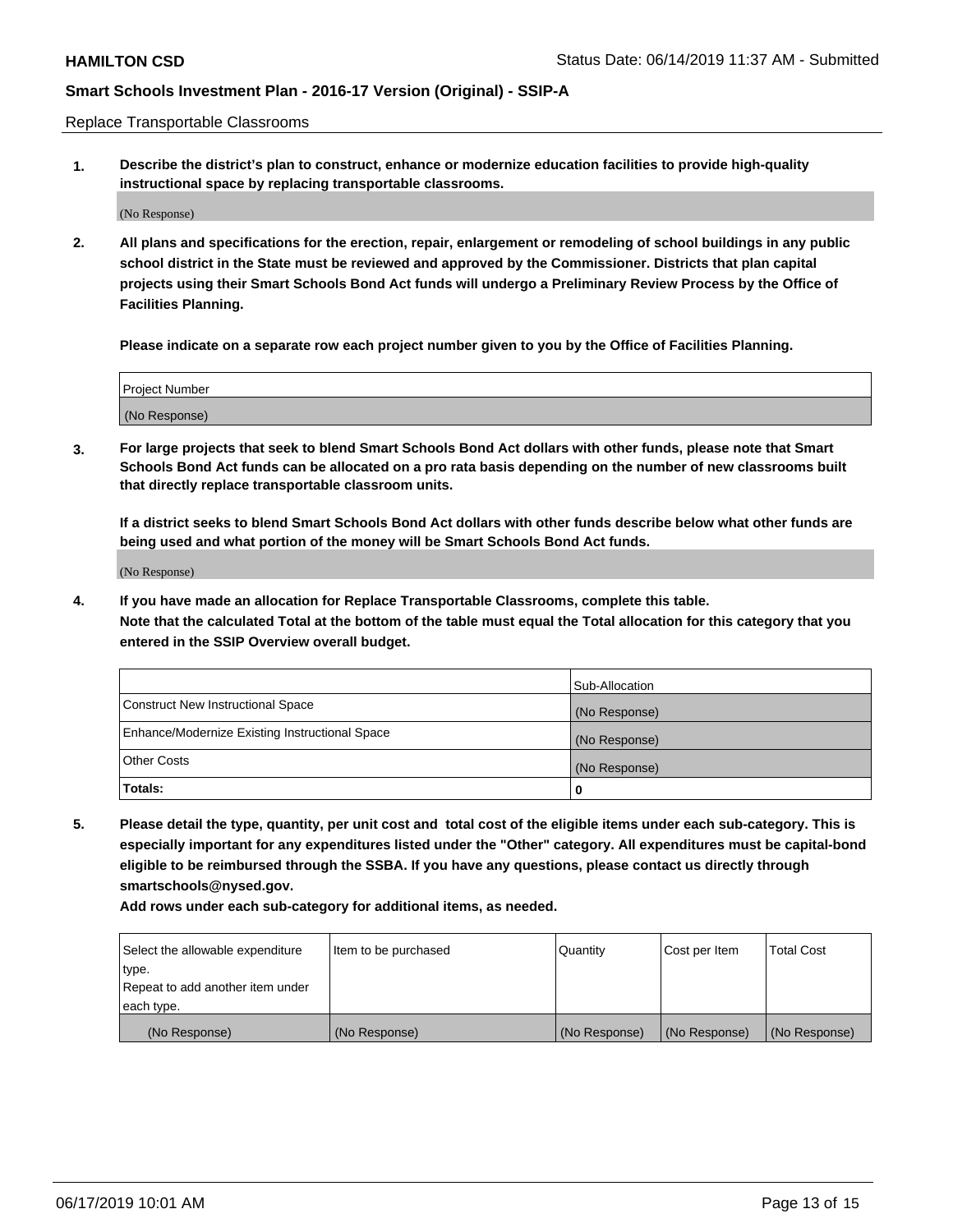High-Tech Security Features

**1. Describe how you intend to use Smart Schools Bond Act funds to install high-tech security features in school buildings and on school campuses.**

(No Response)

**2. All plans and specifications for the erection, repair, enlargement or remodeling of school buildings in any public school district in the State must be reviewed and approved by the Commissioner. Districts that plan capital projects using their Smart Schools Bond Act funds will undergo a Preliminary Review Process by the Office of Facilities Planning.** 

**Please indicate on a separate row each project number given to you by the Office of Facilities Planning.**

| <b>Project Number</b> |  |
|-----------------------|--|
| (No Response)         |  |

- **3. Was your project deemed eligible for streamlined Review?**
	- Yes  $\square$  No
	-
- **4. Include the name and license number of the architect or engineer of record.**

| Name          | License Number |
|---------------|----------------|
| (No Response) | (No Response)  |

**5. If you have made an allocation for High-Tech Security Features, complete this table.**

**Note that the calculated Total at the bottom of the table must equal the Total allocation for this category that you entered in the SSIP Overview overall budget.**

|                                                      | Sub-Allocation |
|------------------------------------------------------|----------------|
| Capital-Intensive Security Project (Standard Review) | (No Response)  |
| <b>Electronic Security System</b>                    | (No Response)  |
| <b>Entry Control System</b>                          | (No Response)  |
| Approved Door Hardening Project                      | (No Response)  |
| <b>Other Costs</b>                                   | (No Response)  |
| Totals:                                              | 0              |

**6. Please detail the type, quantity, per unit cost and total cost of the eligible items under each sub-category. This is especially important for any expenditures listed under the "Other" category. All expenditures must be capital-bond eligible to be reimbursed through the SSBA. If you have any questions, please contact us directly through smartschools@nysed.gov.**

| Select the allowable expenditure | Item to be purchased | l Quantitv    | Cost per Item | <b>Total Cost</b> |
|----------------------------------|----------------------|---------------|---------------|-------------------|
| type.                            |                      |               |               |                   |
| Repeat to add another item under |                      |               |               |                   |
| each type.                       |                      |               |               |                   |
| (No Response)                    | (No Response)        | (No Response) | (No Response) | (No Response)     |